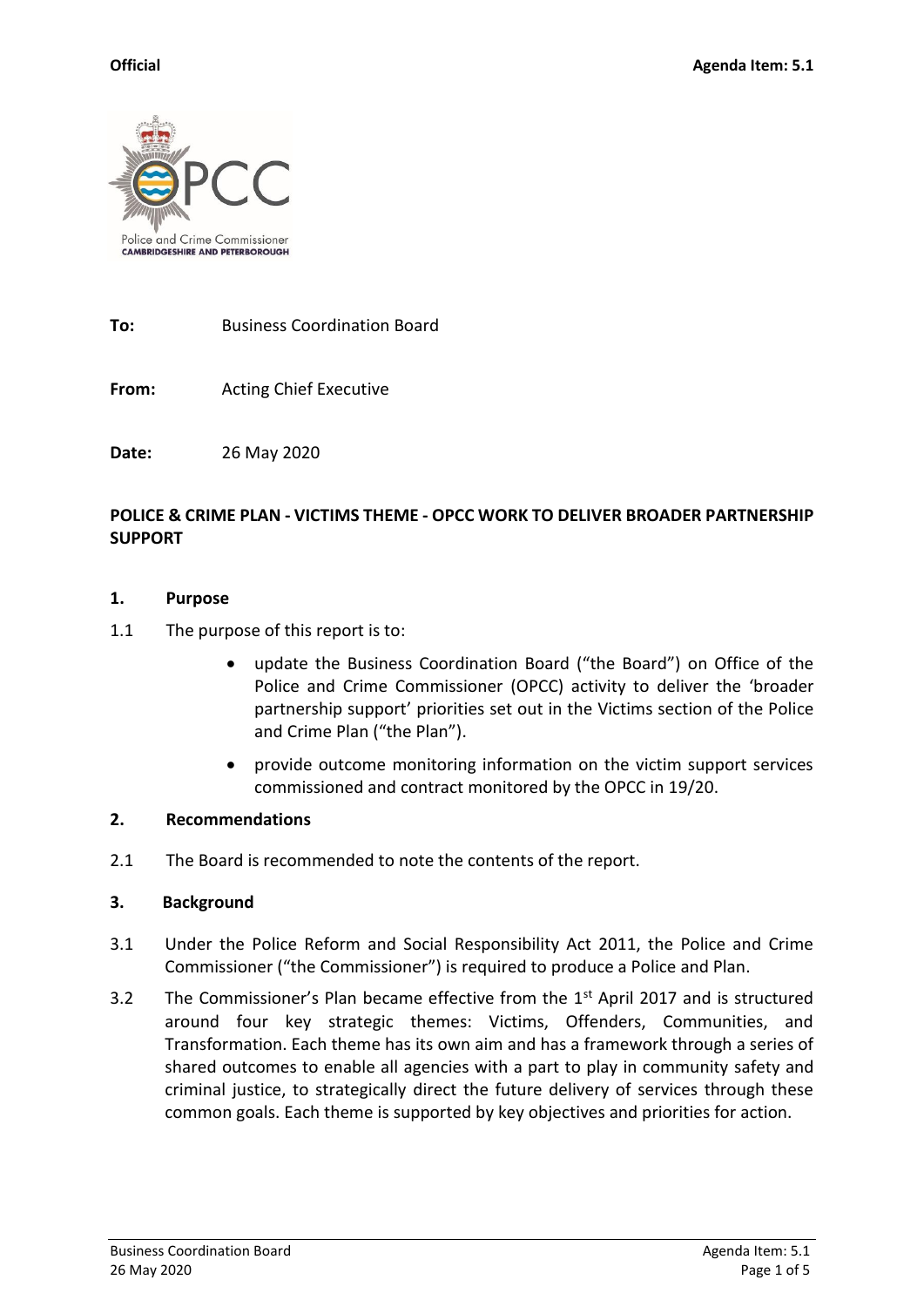3.3 The Constabulary brought a set of refreshed priorities to the Board in April 2019 which they report against in a separate paper – see Agenda item 5.2. The OPCC has a wider statutory commissioning and partnership working role.

# **4. Commissioning referral and universal support services**

- 4.1 The responsibility for commissioning emotional and practical support for victims of crime sits with Police and Crime Commissioners. Cambridgeshire has a mature model of support services and works in partnership with the local authority and NHS England to deliver £3m worth of services annually. This includes a number of central government funded workstreams. This enables the county to confidently state that victims in Cambridgeshire 'have access to clear pathways of support'. A list of all services being funded in 2020/21 is available on the website.
- 4.2 The OPCC acts as lead or co-commissioner for all services and ensures robust contract monitoring in line with national best practice. The core of the model is the **Victim and Witness Hub** ("the Hub") which over the past year has **provided telephone-based support to 2,843 victims** (236 a month). These calls ranged from single incidents of support to multiple calls over several months. The staff were unable to contact a further 1,416 people (despite trying on three occasions at different times of the day) and 403 people declined support when offered it. The staff also sent letters or emails to every single victim of reported crime (where safe to do so) to inform them about the service. More than 170 people self-referred into the service and as a result 58 of those went on to report a crime to the police. Victims reported feeling better informed and better able to recover and cope with aspects of everyday life as a result of the service provided. The service also supported a rolling 4,500 witnesses to crime as part of the Constabulary-funded witness care element of the service.
- 4.3 Many more victims also received help from specialist services. The annual data set out:
	- 219 victims assessed and supported by 1.8 **mental health nurses** with all victims reporting improved health and wellbeing – such calls can involve onward referral to several agencies.
	- 427 victims from **17 nationalities** were provided with support as a result of modern day slavery or domestic abuse (this included 397 victims of violence) by two specialist migrant support officers. Referrals came through the Hub or as part of outreach work in the community by the staff who are Lithuanian and Romanian speakers.
	- **246 young victims of crime** and their families were supported (154 as victims of violence) with 73 per cent reporting they were better able to cope with everyday life as a result of the support. This includes an increasing number of cases of child to parent violence.
	- 50k enabled the Bobby Scheme to secure the homes of **983 elderly victims** of property-related crime and provide face to face reassurance, advice and guidance.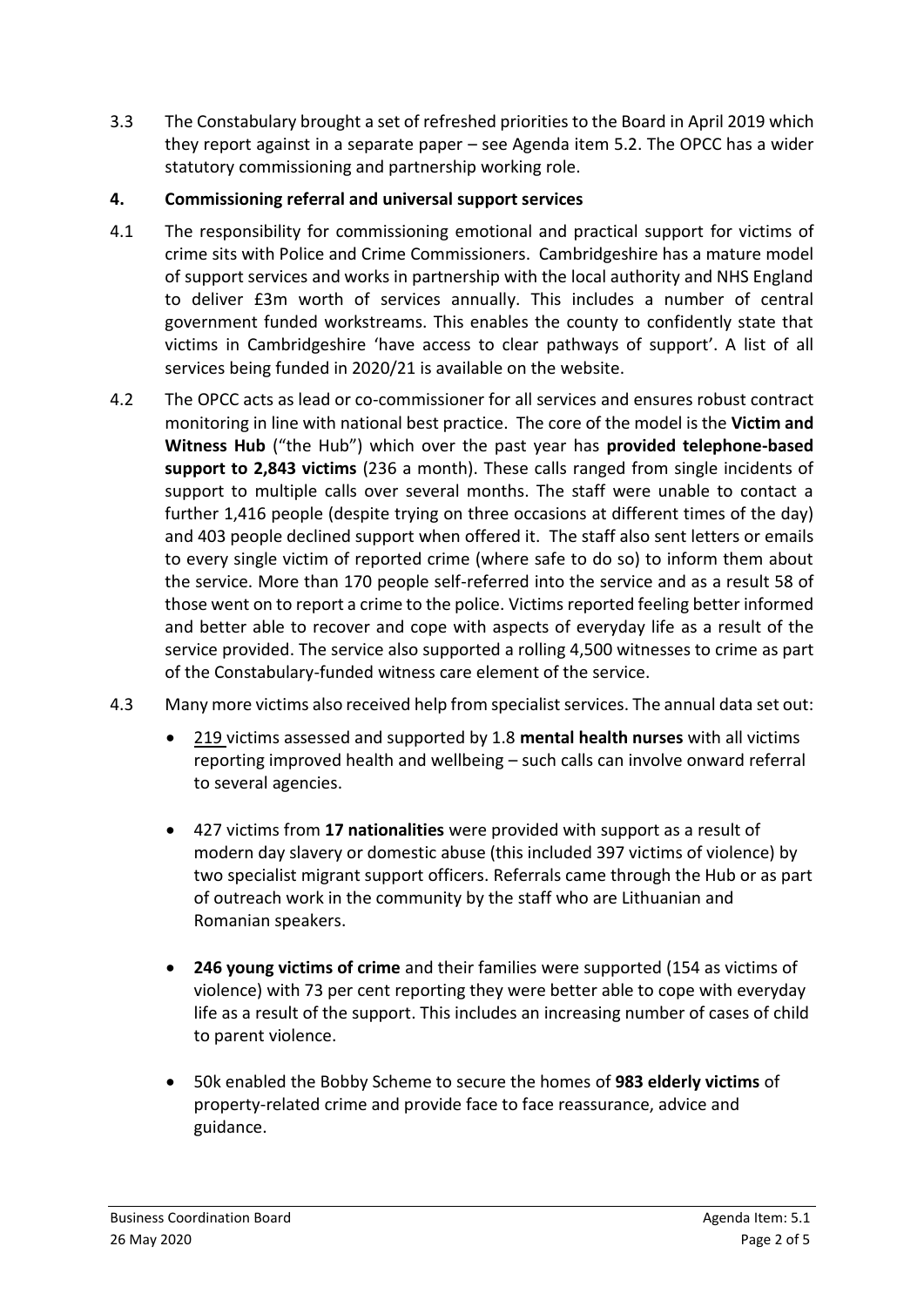- **161 victims of stalking and harassment** accepted specialist support and advice and agreed they felt better informed and empowered to act as a result. This postholder was also instrumental in securing the force's first Stalking Protection Order.
- Less than a £1,000 enabled 11 young people to begin to recover from their experience of domestic abuse or sexual violence through practical changes to their environment or life; for example securing a gate or learning a new activity.
- The Restorative Justice Co-ordinator based in the Victim and Witness Hub explored restorative justice options with 104 victims of crime and facilitated conferences for a murder case and another for an assault on a police officer. Three victims decided to engage with their offender through shuttle mediation. Of those people engaging with the service 80 per cent agreed they were better informed and empowered and ten per cent agreed they could now better cope with aspects of everyday life.

## **5 Commissioning specialist victim support services – domestic abuse**

- 5.1 The OPCC works in partnership with the local authority who fund just short of £1m worth of domestic abuse support services. This includes IDVAs (Independent Domestic Violence Advocates) and MARAC (Multi-Agency Risk Assessment Conference) coordinators and refuges. The services work alongside the rest of system to ensure victims of domestic abuse can access the services they need.
- 5.2 In 19/20 a new Domestic Abuse Strategy developed a future model of support with a sustainable core and enhanced offer. However, Covid-19 brought with it additional short-term central government funding for the third-sector outreach provision delaying this cliff edge for another year. The risks to domestic abuse services are then even greater in 21/22 as new pressures on the local authority public health budget emerge threatening funding for both IDVAs and MARAC co-ordinators. The impact on the Constabulary's ability to safeguard vulnerable victims would be significant should this be realised.
- 5.3 The OPCC Head of Strategic Partnerships and Commissioning and Local Authority Domestic Abuse Partnership Manager are now looking again at how a sustainable model could be developed within a further reduced funding pot.
- 5.4 Over 19/20 IDVAs received just short of 2,000 referrals for high risk cases with 1,471 cases being heard at MARAC.
- 5.5 During lockdown the refuges have remained open, outreach support has moved into the virtual world and MARACs have continued with IDVAs working primarily from home. While the number of referrals hasn't increased beyond normal levels the intensity of support required has, along with the number of repeat referrals. The OPCC and Local Authority host weekly calls with the refuge managers and have been supporting local problem solving. In particular issues around move on housing have been raised.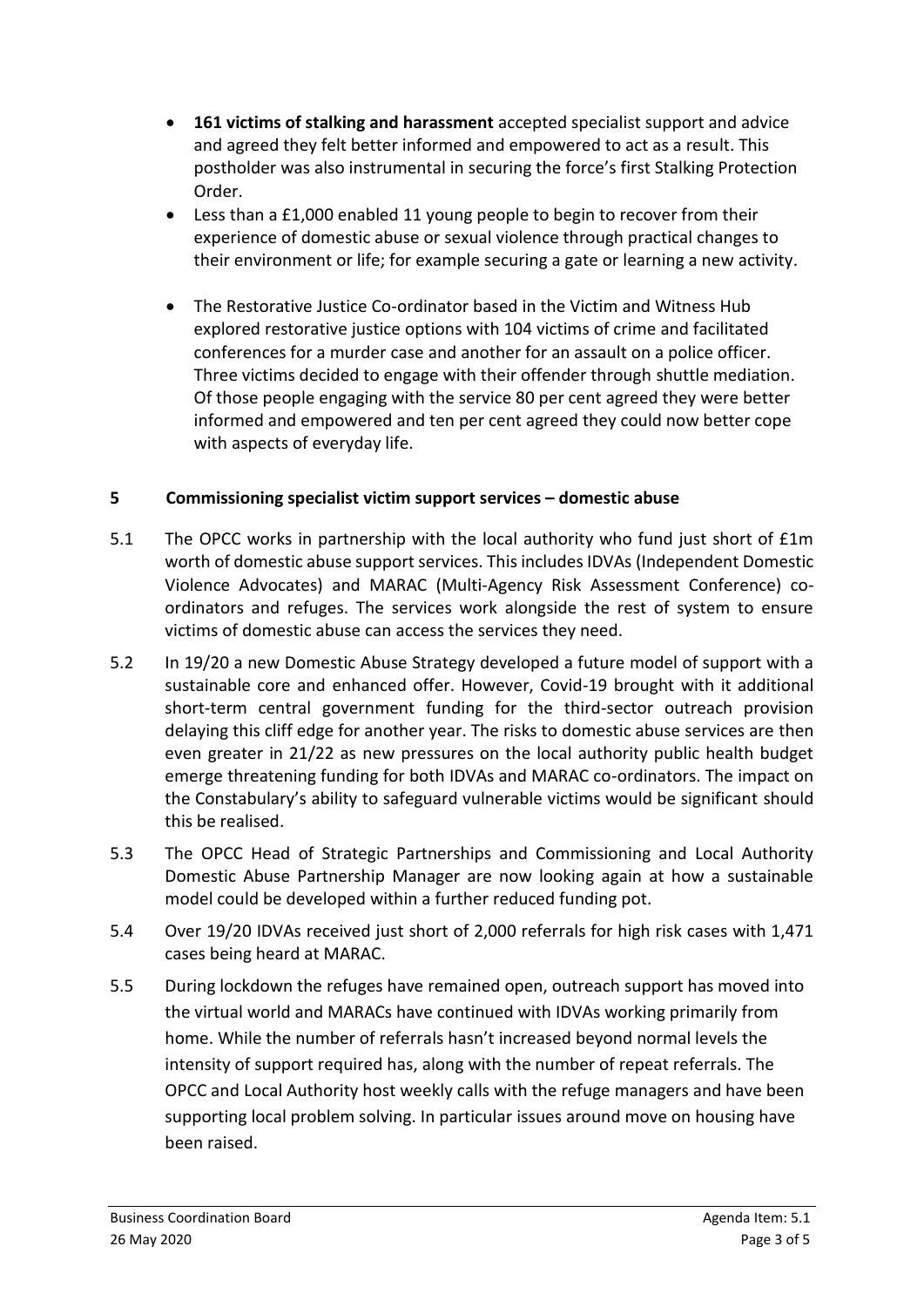## **6. Commissioning specialist support services – sexual violence**

- 6.1 The contract for Cambridgeshire's Countywide Sexual Violence Support Service changed on April 1 to become a ringfenced ISVA (Independent Sexual Violence Advisor) service and a separate emotional support service. This was commissioned by the OPCC using pooled budgets from the local authority, NHS England and the nationally devolved Rape Support Fund (Cambridgeshire is one of five areas piloting this devolution). **Cambridgeshire was also successful in securing an additional £160k from the Home Office over two years to bolster ISVA provision.**
- 6.2 During 19/20 the ISVA service supported 806 adult survivors (315 new referrals) and 267 young people and children (150 new referrals over the year). The time taken for cases to progress through the criminal justice system does mean cases are 'held' by ISVAs for many months.
- 6.3 The Countywide Support Service changed its entire method of support delivery within weeks of lockdown being announced. The service continues to provide ISVA support with staff working from home and is even running its helpline and email support service from volunteer's homes. It has understandably incurred significant additional costs and the OPCC is supporting bids to central government to recover this.
- 6.4 Onward long-term recovery particularly through a counselling offer remains uncommissioned by health providers. During the past three years young survivors have been able to access trauma-informed 1-1 CBT counselling through a VAWG (Violence Against Women and Girls) funded project secured by the OPCC and local authority. The project secured impressive outcomes for young people during the three years. This funding ended on March 31, 2020. A small amount of funding has been secured to operate this work on a reduced scale with pathways into Embrace from the Hub.

## **7 Responding to the Covid-19 Pandemic**

- 7.1 As this report is written the integrated model of support services for victims of crime has not experienced high levels of sickness or abstraction. In the first few weeks of the pandemic the OPCC provided full-time resources to both the Victim and Witness Hub and wider services to support their move to virtual ways of working. The OPCC provided weekly updates into the Multi Agency Incident Hub on how it was changing the pathways of service provision within the model. For example the reduction in the Victim and Witness Hub's court workload enabled them to provide an interim solution to the Bobby Scheme's inability to safely support elderly victims of crime. The OPCC also worked with Women's Aid to change the pathway of support for medium risk victims of domestic abuse to the Hub.
- 7.2 Staff across the system have found working from home and providing emotional support to often highly anxious and traumatised victims a challenge. In fact nationally providers have highlighted this as an issue for staff. The OPCC worked with a clinical psychologist to develop hour-long **virtual training and support sessions for staff initially in the Victim and Witness Hub**. These sessions reinforced their knowledge on